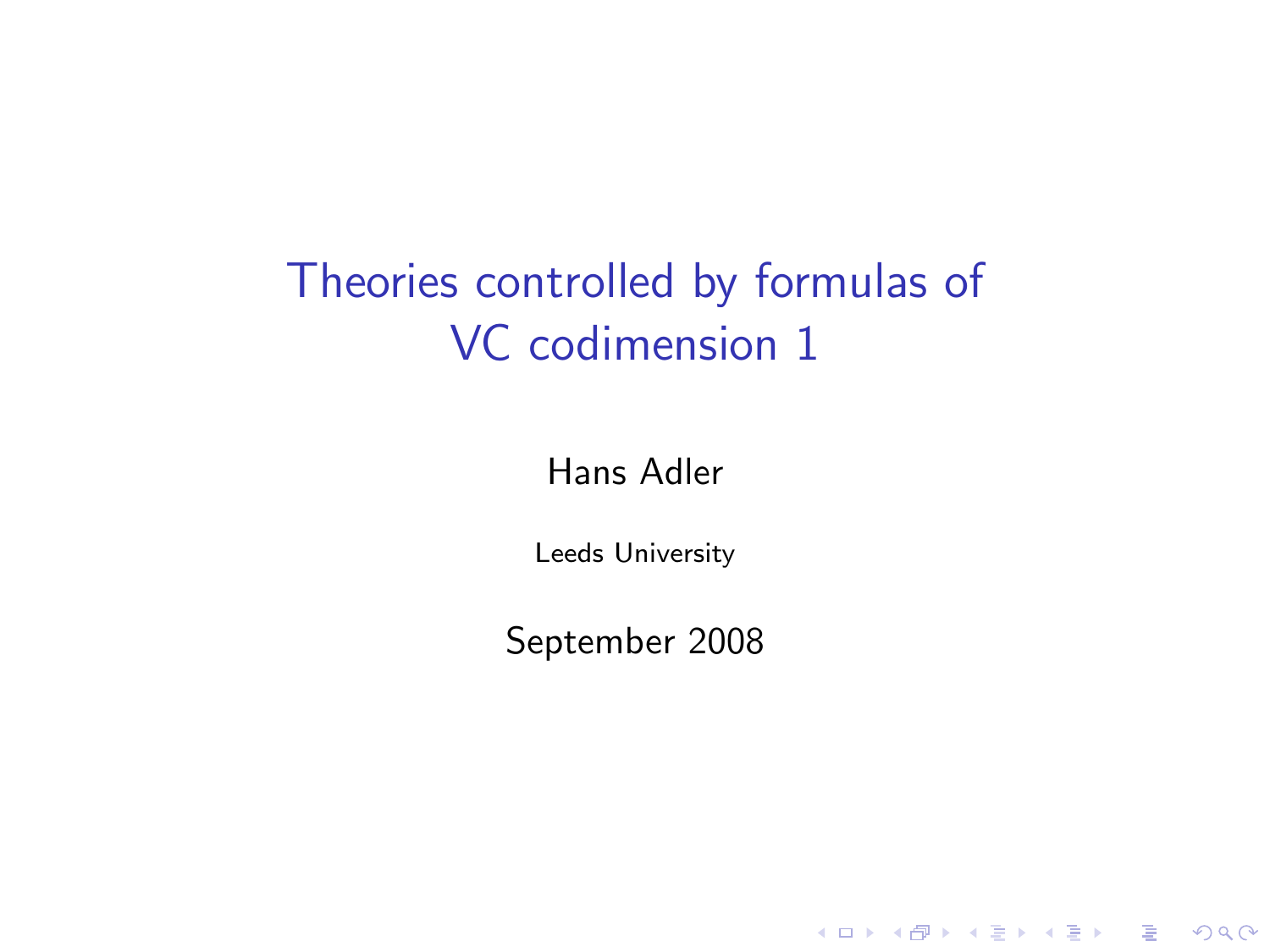#### **Organisation**

- 1. D-relations and D-minimal theories
- 2. VC-minimal / weakly D-minimal theories
- 3. Swiss cheese decomposition and dp-minimality of VC-minimal theories.

K ロ ▶ K @ ▶ K 할 > K 할 > 1 할 > 1 이익어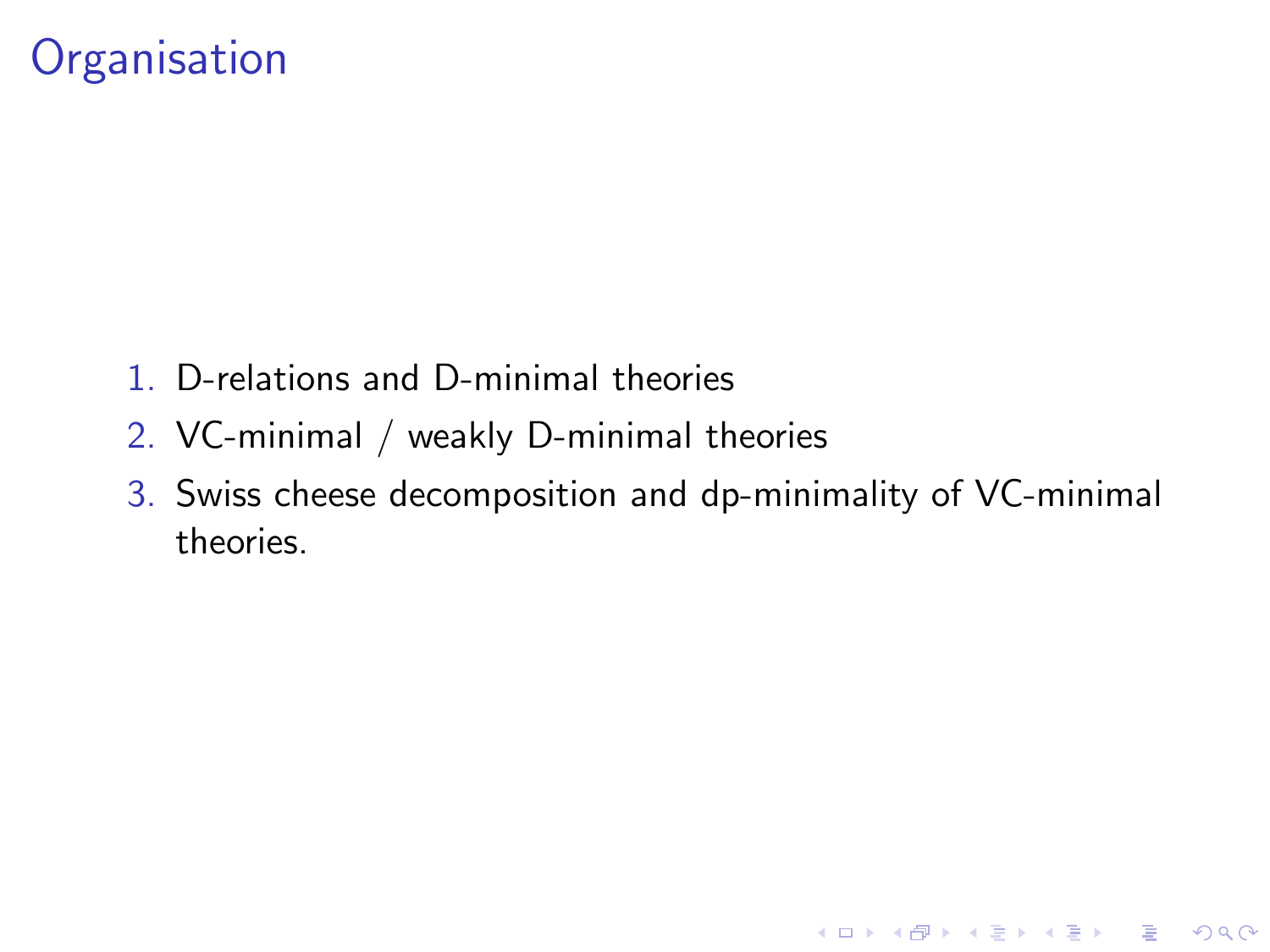# $(1/8)$  The idea behind  $\bullet$ -minimality

T is  $T_0$ -minimal if T extends  $T_0$ , and for T every unary definable set (with parameters) is definable (with parameters) by a quantifier-free formula in the signature of  $T_0$ .

In other words:

• T is a 1-minimal expansion of  $T_0$ , i.e. for T every unary definable set is definable in the signature of  $T_0$ .

•  $T_1$ , the completion of  $T_0$  that is the restriction of T to the signature of  $T_0$ , has 1-QE, i.e. every unary definable set is definable by a quantifier-free formula.

By appropriate choice of  $T_0$ , we get strong minimality, o-minimality, C-minimality, and p-minimality.

Simultaneous generalisation of strong minimality and o-minimality:  $T_0$  the theory of partial orders  $\leq$  such that comparability is an equivalence relation.

Can we also cover C-minimality?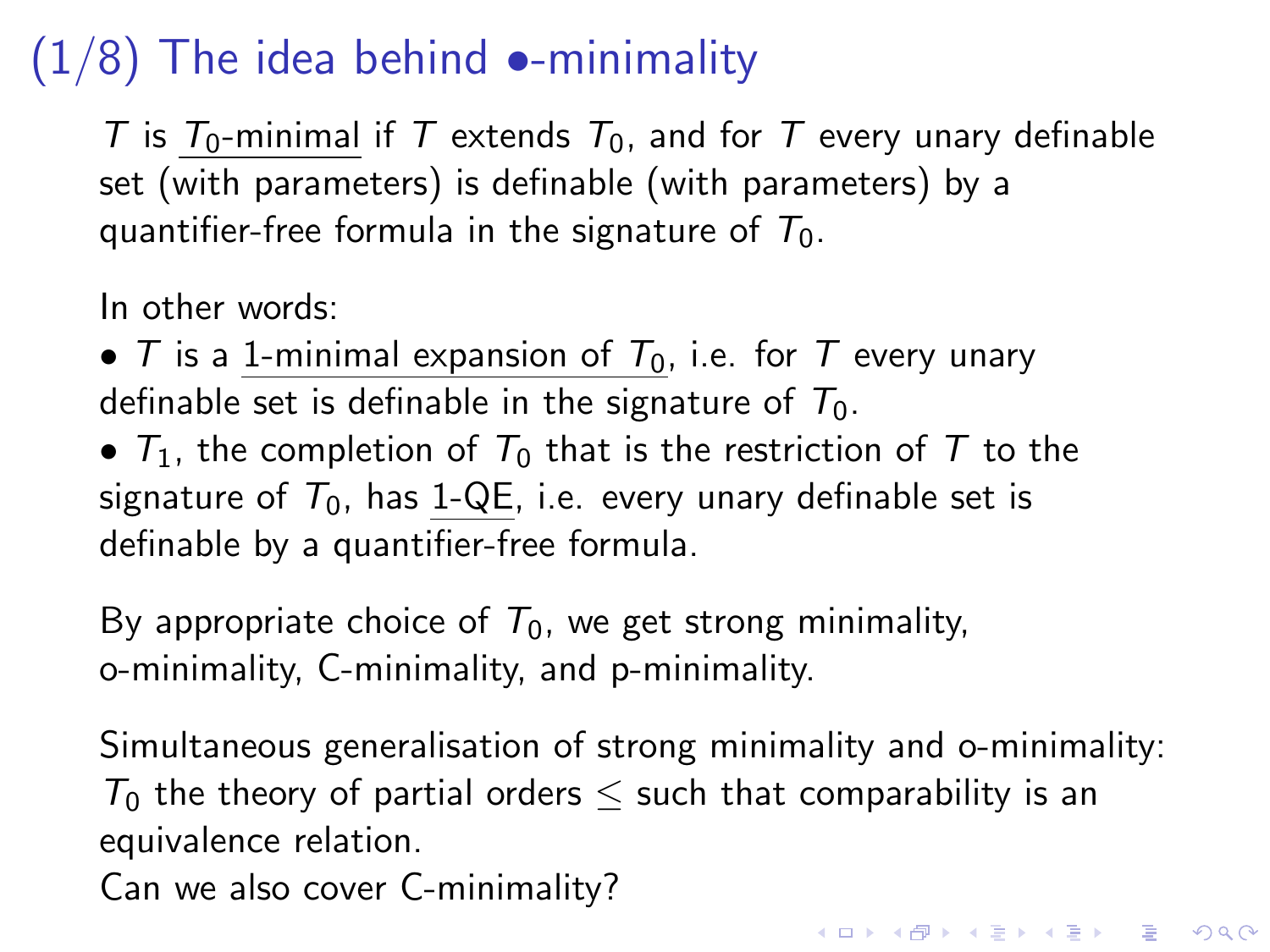# (2/8) D-relations

To cover C-minimality as well, we could just relax the axioms of C-relations:

$$
(C1) C(a; bc) \Leftrightarrow C(a; cb)
$$
  
\n
$$
(C2) C(a; bc) \Rightarrow \neg C(b; ac)
$$
  
\n
$$
(C3) C(a; bc) \Rightarrow C(d; bc) \lor C(a; dc)
$$
  
\n
$$
(C4) a \neq b \Rightarrow \exists c \neq b: C(a; bc)
$$
  
\n
$$
(C5) \exists ab: a \neq b.
$$

Instead of just dropping axioms (C4) and (C5), we use D-relations, which are slightly more general than  $(C1)$ – $(C3)$ , and easier to understand:

(D1) 
$$
D(ab; cd) \Rightarrow D(ba; cd) \land D(cd; ab)
$$
  
(D2)  $D(ab; cd) \Rightarrow \neg D(ac; bd)$   
(D3)  $D(ab; cd) \Rightarrow D(ae; cd) \lor D(ab; ce)$ .

D-minimality is  $T_0$ -minimality, for  $T_0$  the theory of D-relations.

**KORK ERKER ADE YOUR**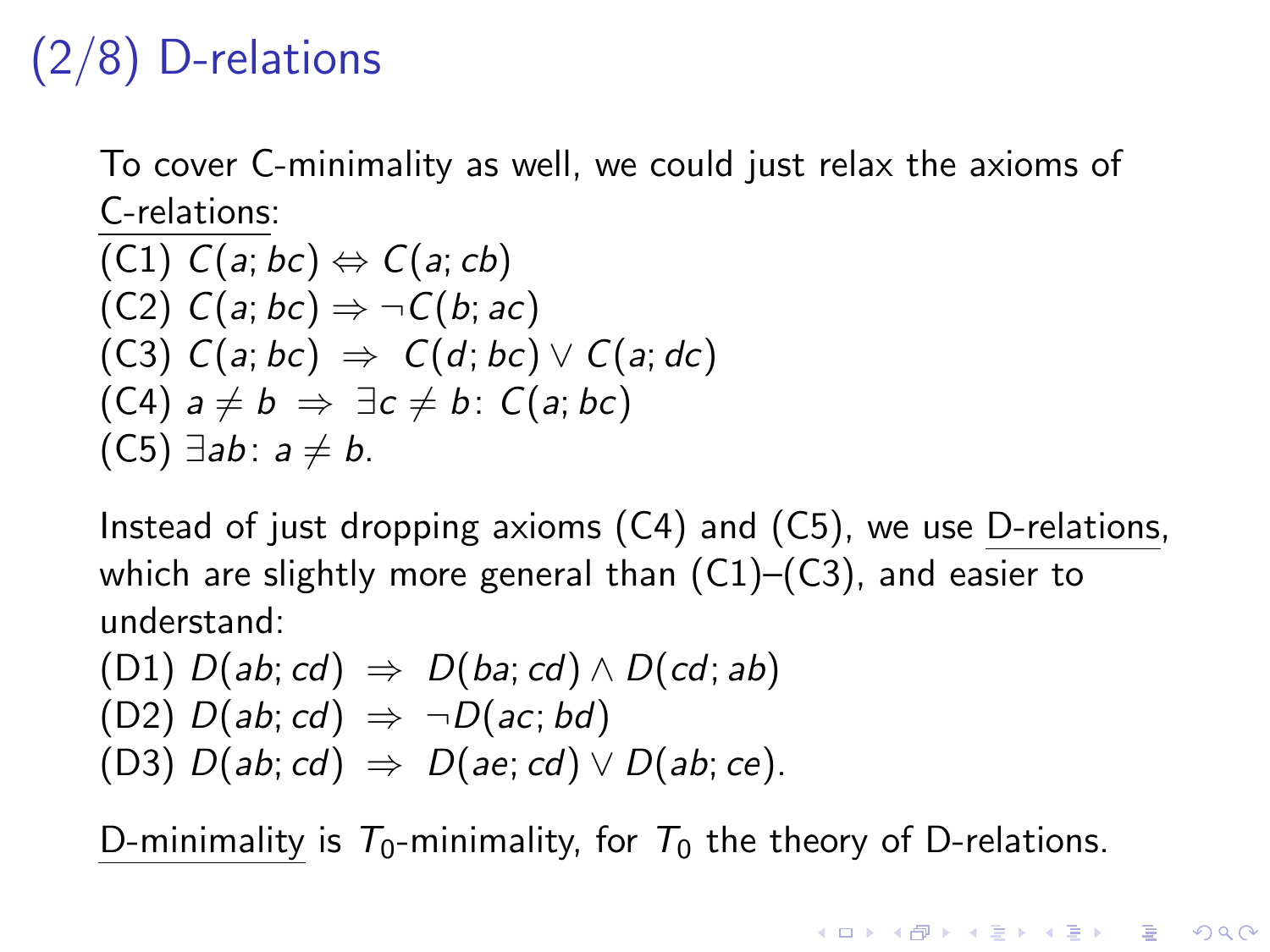# (3/8) D-minimal theories

The meaning of a D-relation: If a, b, c, d are nodes of a 'tree',  $D(ab; cd)$  means that the 'path' from a to b and the 'path' from  $c$ to d are disjoint.

The cones: sets of the form  $D(xb; cd)^M$ . Every definable unary set is a Boolean combination of cones.

The cones generate a topology (as a subbasis): Open sets  $=$  unions of finite intersections of cones.

This topology is:

- often a definable topology;
- the correct topology in the o-minimal and C-minimal cases;
- the discrete topology in the strongly minimal case.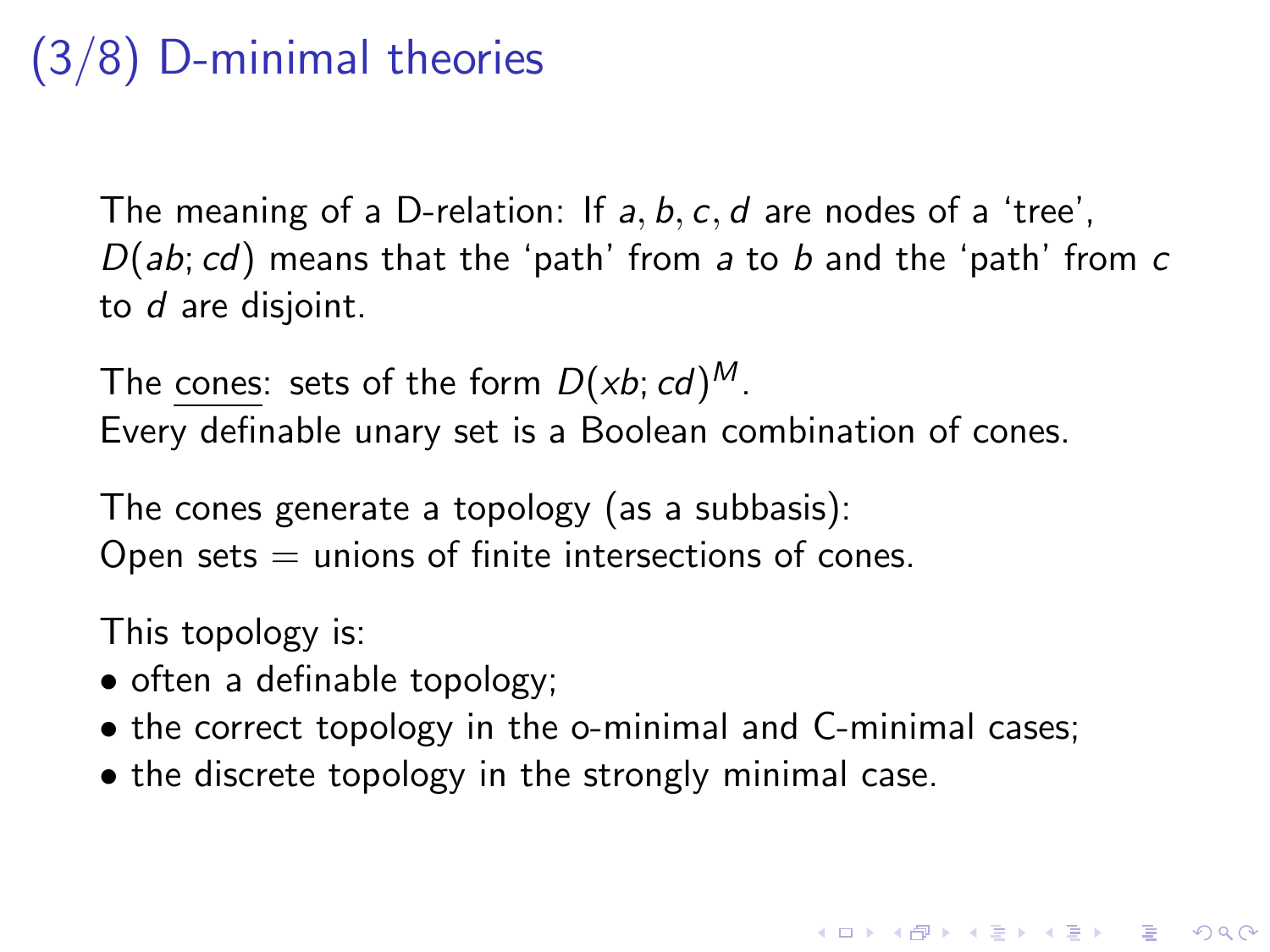#### (4/8) VC codimension

$$
\Omega \subseteq \mathcal{P}(M) \text{ shatters } X \subseteq M \text{ if } \Omega | X = \mathcal{P}(X).
$$
  
dim<sub>VC</sub>  $M = \max \{ |X| \mid \Omega \text{ shatters } X \}.$   
dim<sub>VC</sub>  $\varphi(\bar{x}; \bar{y}) = \dim_{VC} \{ \varphi(\bar{x}; \bar{b})^M \mid \bar{b} \in M \}.$   
dim<sub>VC</sub><sub>VC</sub>  $\varphi(\bar{x}; \bar{y}) = \dim_{VC} \{ \varphi(\bar{a}; \bar{y})^M \mid \bar{a} \in M \}.$ 

$$
\varphi \text{ is } \underbrace{VC\text{-minimal}}_{VC} \text{ if } \dim_{VC}^{op} \varphi = 1.
$$
\n
$$
\dim_{VC}^{op} \varphi(x; \bar{y}) = 0 \iff
$$
\n
$$
\text{every instance } \varphi(x; \bar{b}) \text{ is trivial.}
$$
\n
$$
\dim_{VC}^{op} \varphi(x; \bar{y}) \le 1 \iff
$$
\n
$$
\text{for all } A = \varphi(x; \bar{b}_1)^M \text{ and } B = \varphi(x; \bar{b}_2)^M.
$$
\n
$$
A \subseteq B, A \supseteq B, A \cap B = \emptyset \text{ or } A \cup B = M.
$$

K ロ ▶ K @ ▶ K 할 ▶ K 할 ▶ | 할 | 2000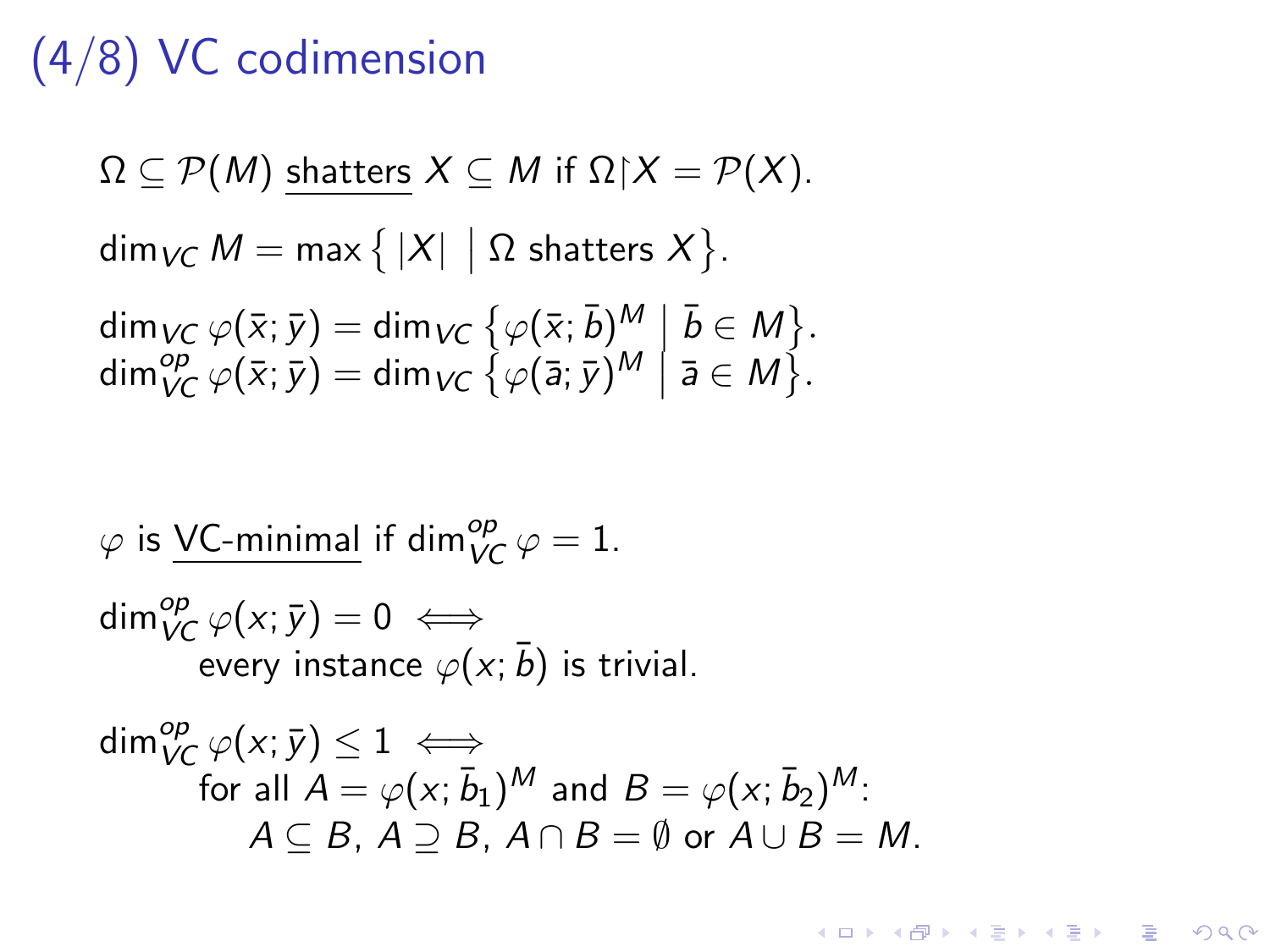# (5/8) VC-minimal theories

VC codimension (and VC dimension) can also be defined for families  $\{\varphi_i(x; \bar{y}_i) \mid i \in I\}$  of formulas.

VC-minimal theory:

- Has a distinguished VC-minimal family.
- Every unary definable (with parameters) set is a Boolean combination of instances of the distinguished family.

#### We get a D-relation:

 $D(ab; cd) \iff$ 

an instance  $A=\varphi({\sf x}; \bar{\sf e})^M$  separates  ${\sf a}$  and  ${\sf b}$  from  ${\sf c}$  and  ${\sf d}.$ Moreover,  $\neg D$  is type-definable.

KID KA KERKER E VOOR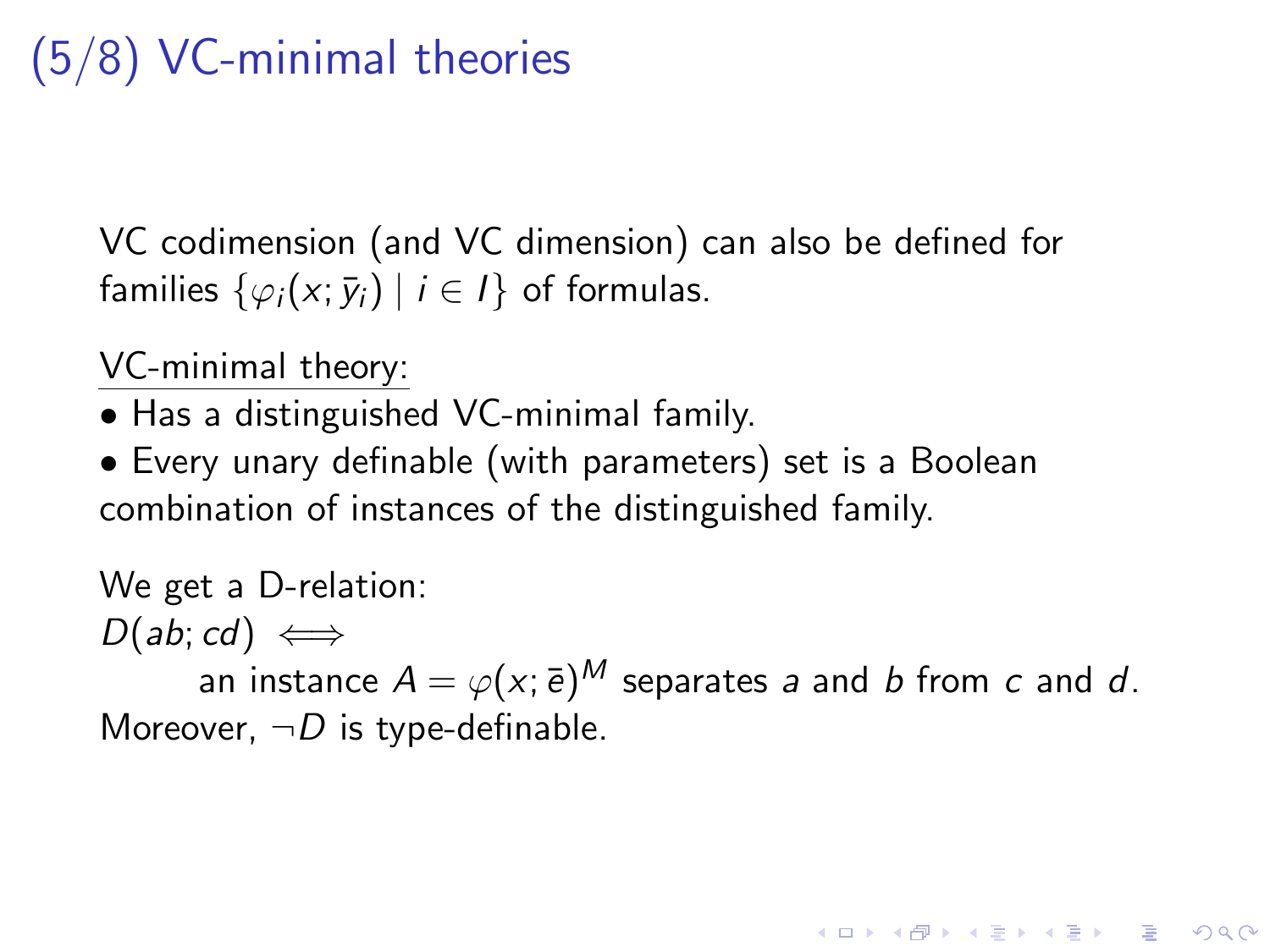#### (6/8) Weakly D-minimal theories

Weakly D-minimal theory:

• Has a distinguished incomplete type  $p(xy; zw)$  whose complement is a D-relation.

• The definable (with parameters) unary sets are Boolean combinations of definable generalised cones.

Generalised cone:

A set  $A\subseteq M^1$  such that  $a,b\in A$ ,  $c,d\not\in A\ \Rightarrow\ D(ab;cd).$ 

 $VC$ -minimal  $=$  weakly  $D$ -minimal:

In a VC-minimal theory:

Instances of the VC-minimal family are generalised cones. In a weakly D-minimal theory:

Definable generalised cones form a VC-minimal family. Its D-relation is the distinguished one.

4 D > 4 P + 4 B + 4 B + B + 9 Q O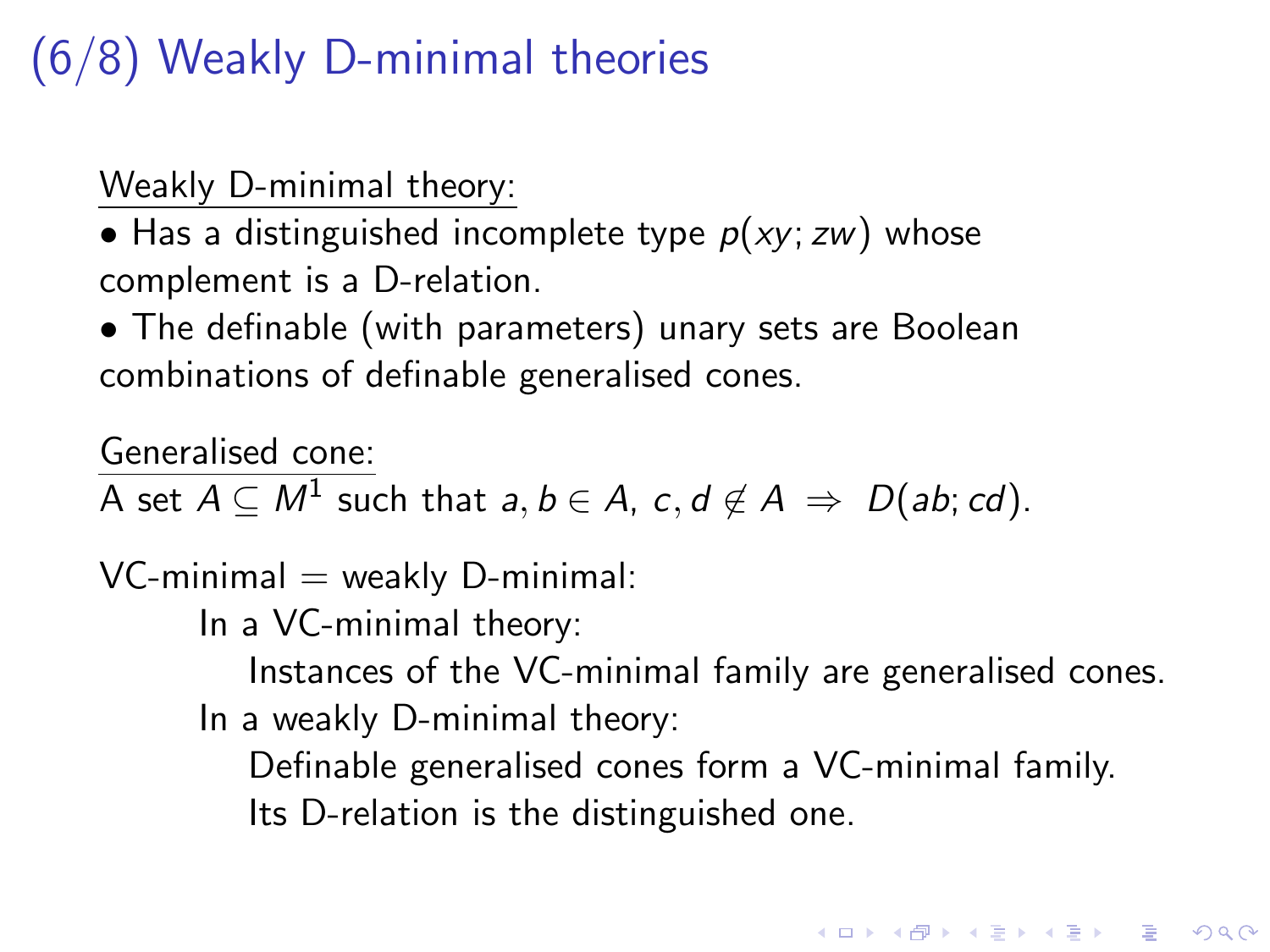#### (7/8) Swiss cheese decomposition

In a (weakly) D-minimal theory we can distinguish a node of the 'tree' described by the D-relation, by fixing a parameter. For every generalised cone and its complement we distinguish the one not containing the root as basic. Any two basic generalised cones are comparable or disjoint.

#### Swiss cheese:

 $A \setminus (B_1 \cup \cdots \cup B_n)$ , where A,  $B_1, \ldots B_n$  are definable basic generalised cones,  $B_1, \ldots B_n \subseteq A$ , and  $B_1, \ldots B_n$  are pairwise disjoint.

Every unary definable set is a disjoint union of Swiss cheeses.

4 D > 4 P + 4 B + 4 B + B + 9 Q O